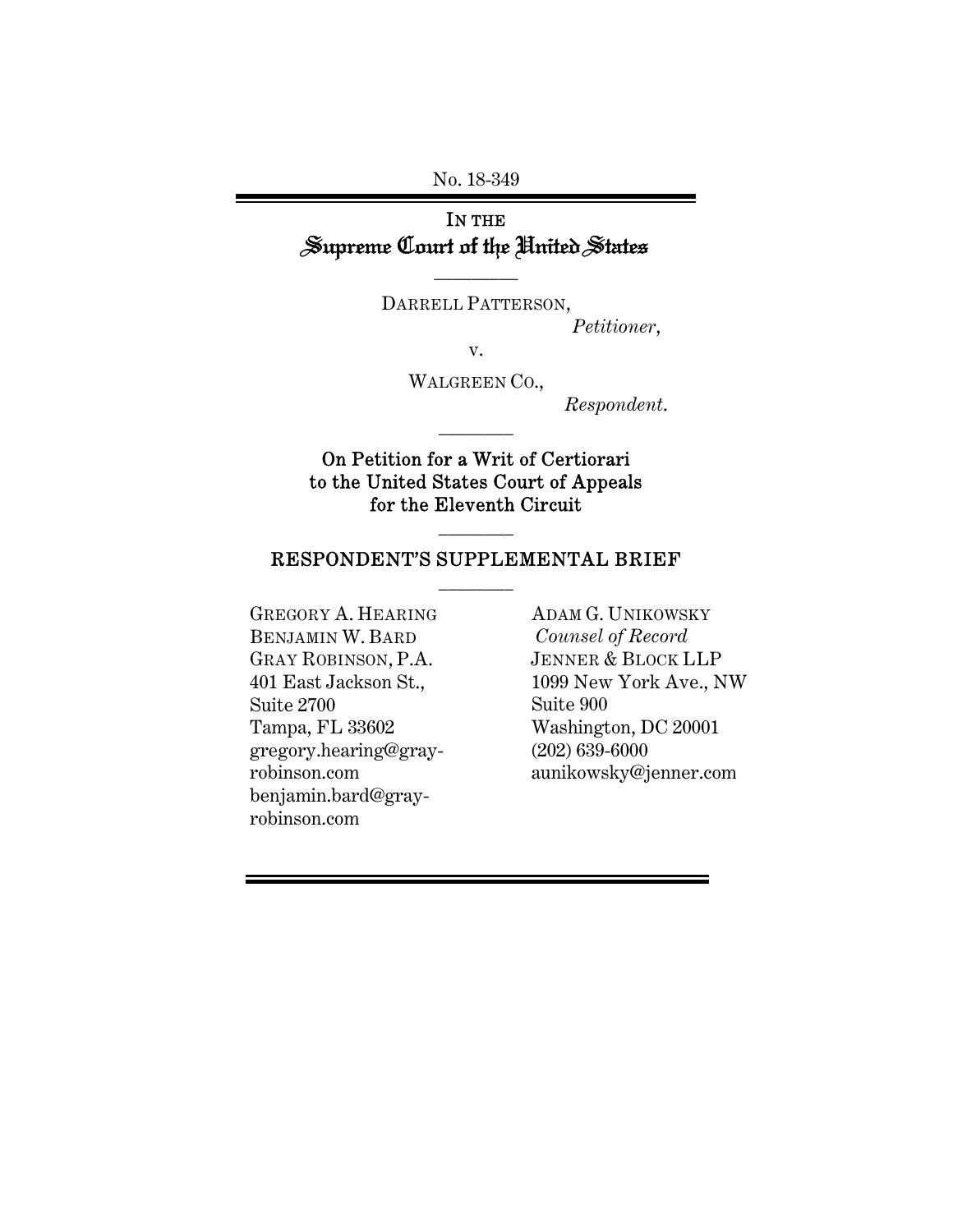## TABLE OF CONTENTS

| Ι. | The Parties Agree That the<br>Government's Suggestion Is Legally |  |
|----|------------------------------------------------------------------|--|
| Н. | This Case Would Be a Poor Vehicle to                             |  |
|    |                                                                  |  |
|    |                                                                  |  |

i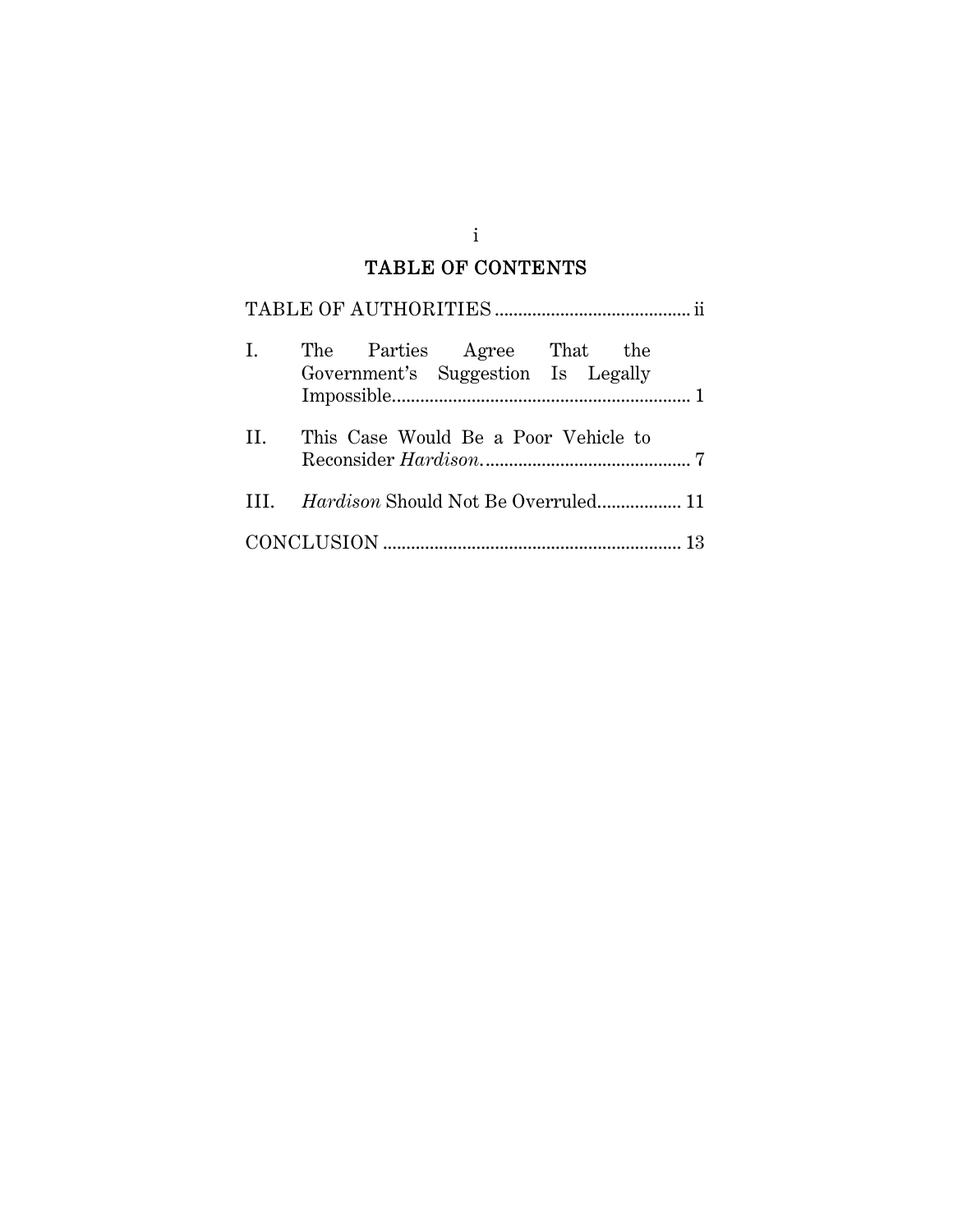# TABLE OF AUTHORITIES

## CASES

| 14 Penn Plaza LLC v. Pyett, 556 U.S. 247      |
|-----------------------------------------------|
| $EEOC$ v. Abercrombie & Fitch Stores, Inc.,   |
| Landgraf v. USI Film Products, 511 U.S. 244   |
| Monell v. Department of Social Services, 436  |
| TWA v. Hardison, 432 U.S. 63 (1977)  1, 9, 11 |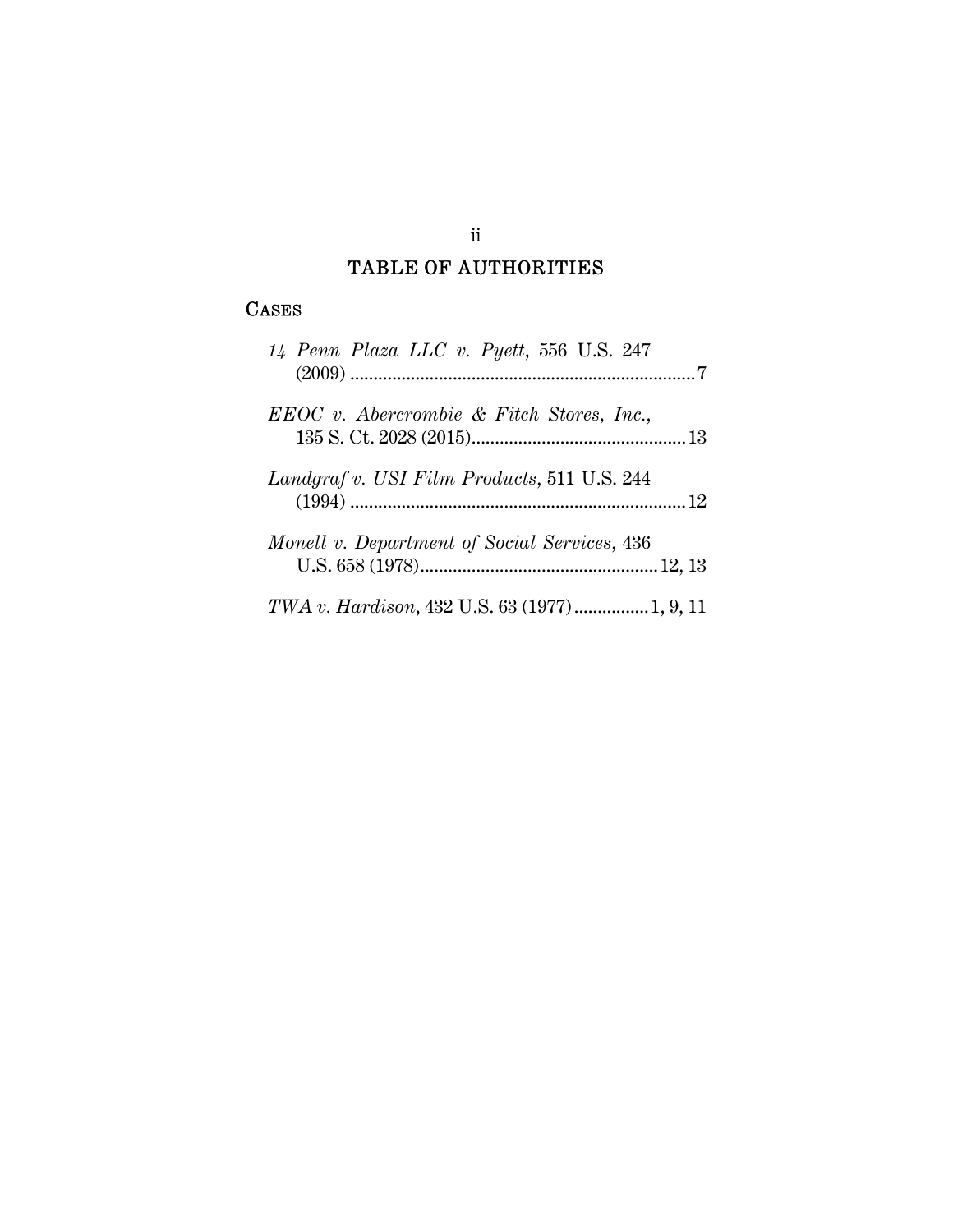The government recommends *denying* certiorari on the first question presented, which seeks review of the Eleventh Circuit's holding that Walgreens offered a religious accommodation. But it recommends *granting* certiorari on the third question presented and overruling the undue-hardship standard of *TWA v. Hardison*, 432 U.S. 63 (1977). Both parties agree that the government's suggestion is legally impossible. The parties agree that the Eleventh Circuit issued two holdings that were independently sufficient to support the judgment: first, that Walgreens' accommodation was reasonable, and second, that Patterson's proposed alternative would pose an undue hardship. The parties agree that Patterson could not obtain relief unless the Court reversed both rulings. Thus, as the parties agree, the Court could not grant certiorari on whether to overrule *Hardison* unless it also granted certiorari on the reasonable-accommodation question. The Court should reject the government's suggestion of issuing an opinion that both parties agree would be purely advisory.

Even setting aside this threshold issue, this case is a profoundly unsuitable vehicle to reconsider *Hardison*. If the Court is inclined to reconsider that 42-year-old statutory-interpretation precedent, it should await a case cleanly presenting the issue. In any event, *Hardison* should not be overruled.

#### I. The Parties Agree That the Government's Suggestion Is Legally Impossible.

The Eleventh Circuit held that Patterson's Title VII claim failed for two reasons. First, "Walgreens reasonably accommodated Patterson's religious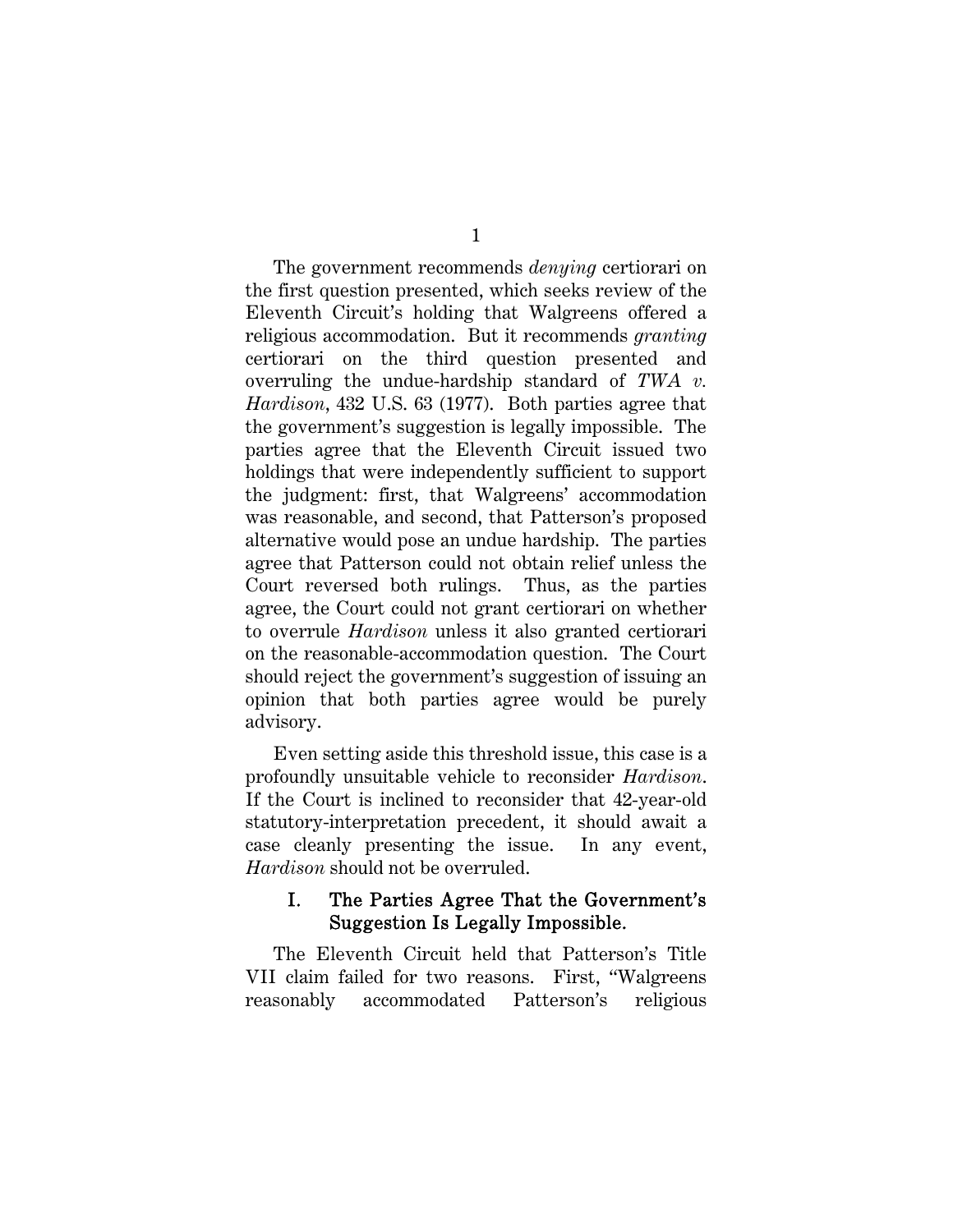practice." Pet. App. 11a. Second, "even assuming the accommodations offered by Walgreens were not reasonable," Patterson's proposed accommodation "would have posed an undue hardship." Pet. App. 11a-12a.

At the certiorari stage, the parties agreed that the Court would have to reverse *both* those holdings to afford Patterson relief; the Court could *not* grant review only on the *Hardison* question while denying review on the reasonable-accommodation question. Walgreens argued that this case would be a poor vehicle to reconsider *Hardison* because, among other points:

[T]he Eleventh Circuit also held, as an independent basis for affirming the grant of summary judgment, that Walgreens offered a reasonable accommodation. Patterson could not obtain relief unless that ruling was also reversed. Thus, if the Court were to use this case as a vehicle to reconsider *Hardison*, it would also have to separately grant certiorari on Patterson's first question presented, which challenges the reasonable accommodation ruling.

BIO 31. Patterson responded:

Walgreens does no better in denying (at 31-33) that this case is an excellent vehicle. To be sure, reversal on Question 1 *and* either Question 2 or Question 3 is required for Patterson to receive relief. However, as the petition explains (at 35)—and Walgreens ignores—this is a "plus," as it allows the Court to consider both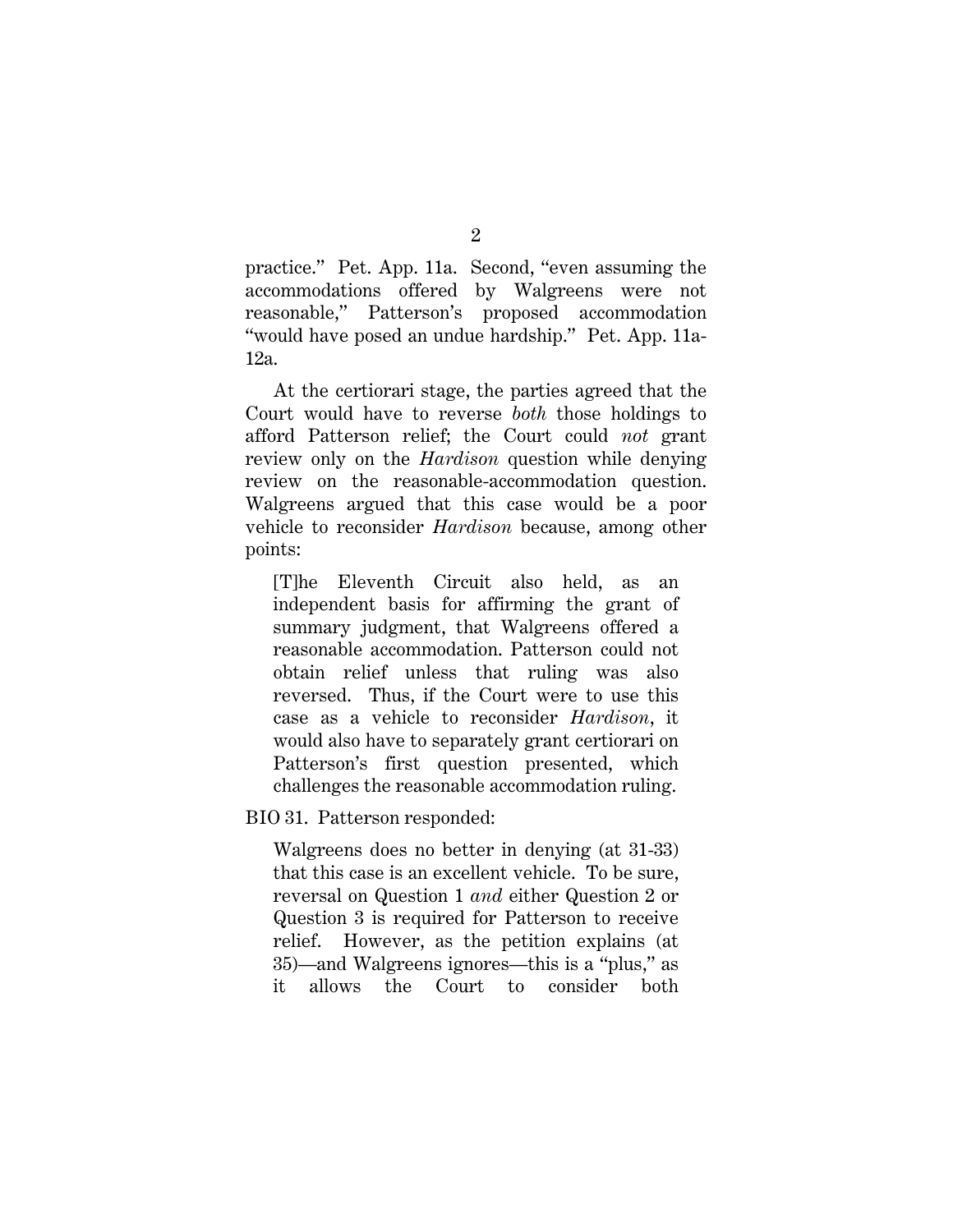accommodation and hardship in the same case, thus examining "the broader context of the statute as a whole." See *Robinson* v. *Shell Oil Co.*, 519 U.S. 337, 341 (1997). Moreover, this Court regularly grants certiorari on multiple questions where the petitioner needs to prevail on at least two in order to obtain relief.

Reply Br. 12 (italics in original).

The parties therefore agree that the government's suggestion of granting certiorari on only the third question presented is not available to the Court.

Although the government's brief is unclear on why it disagrees with the parties' view, it appears to theorize that the Eleventh Circuit's reasonableaccommodation holding depended on its unduehardship holding, such that a reversal on the unduehardship standard would also cast doubt on the reasonable-accommodation holding. *E.g.*, U.S. Br. 13. If this is the government's theory, it is both inconsistent with the Eleventh Circuit's opinion and reflects a theory that Patterson has waived.

First, the Eleventh Circuit made clear that its reasonable-accommodation holding did *not* depend on its undue-hardship holding:

Because Walgreens reasonably accommodated Patterson's religious practice, we need not consider the issue of undue hardship. *Philbrook*, 479 U.S. at 68–69, 107 S. Ct. at 372 ("[W]here the employer has already reasonably accommodated the employee's religious needs, the statutory inquiry is at an end. The employer need not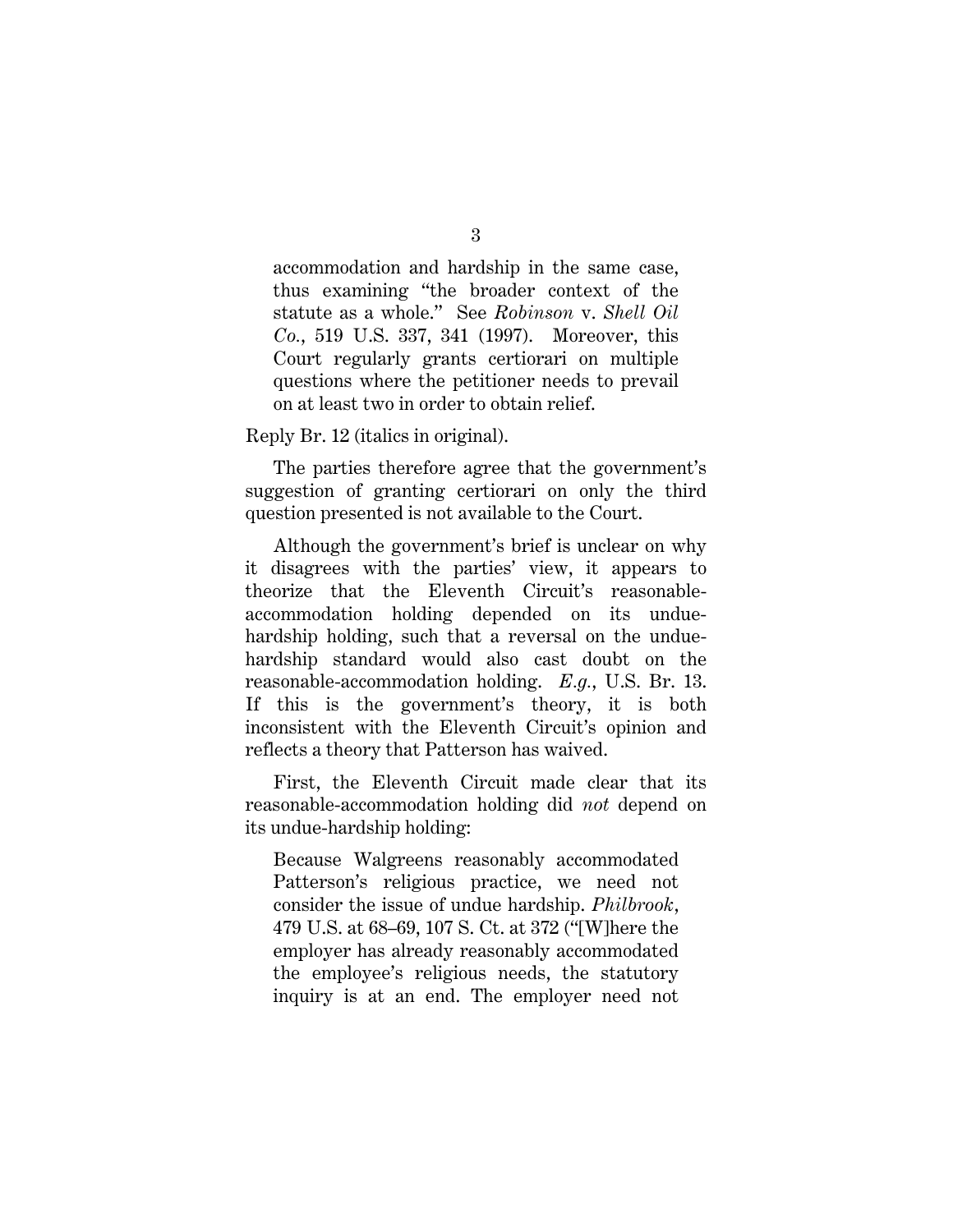further show that each of the employee's alternative accommodations would result in undue hardship … [T]he extent of undue hardship on the employer's business is at issue only where the employer claims that it is unable to offer any reasonable accommodation without such hardship.") … But even assuming the accommodations offered by Walgreens were not reasonable, allowing him to retain his training instructor position with a guarantee that he would never have to work on Friday nights or Saturdays, which is what he insisted on, would have posed an undue hardship for Walgreens' business operations.

Pet. App. 11a-12a (citations omitted). Thus, the Eleventh Circuit's holding that Walgreens had reasonably accommodated Patterson was *not* premised on its view that Patterson's alternative would have posed an undue hardship. Rather, the court concluded that Walgreens' accommodations were reasonable, full stop. Unless that holding is also reversed, Patterson cannot obtain relief.

The government further contends that the two questions are interlinked because a partial accommodation cannot be reasonable *unless* a complete accommodation would pose an undue hardship. U.S. Br. 11. But whether or not that position is correct, it is irrelevant to this case. This is because the Eleventh Circuit held that Walgreens' accommodation was reasonable because it may well have *completely* accommodated Patterson's religious beliefs, but Patterson simply "failed to take advantage" of it. Pet.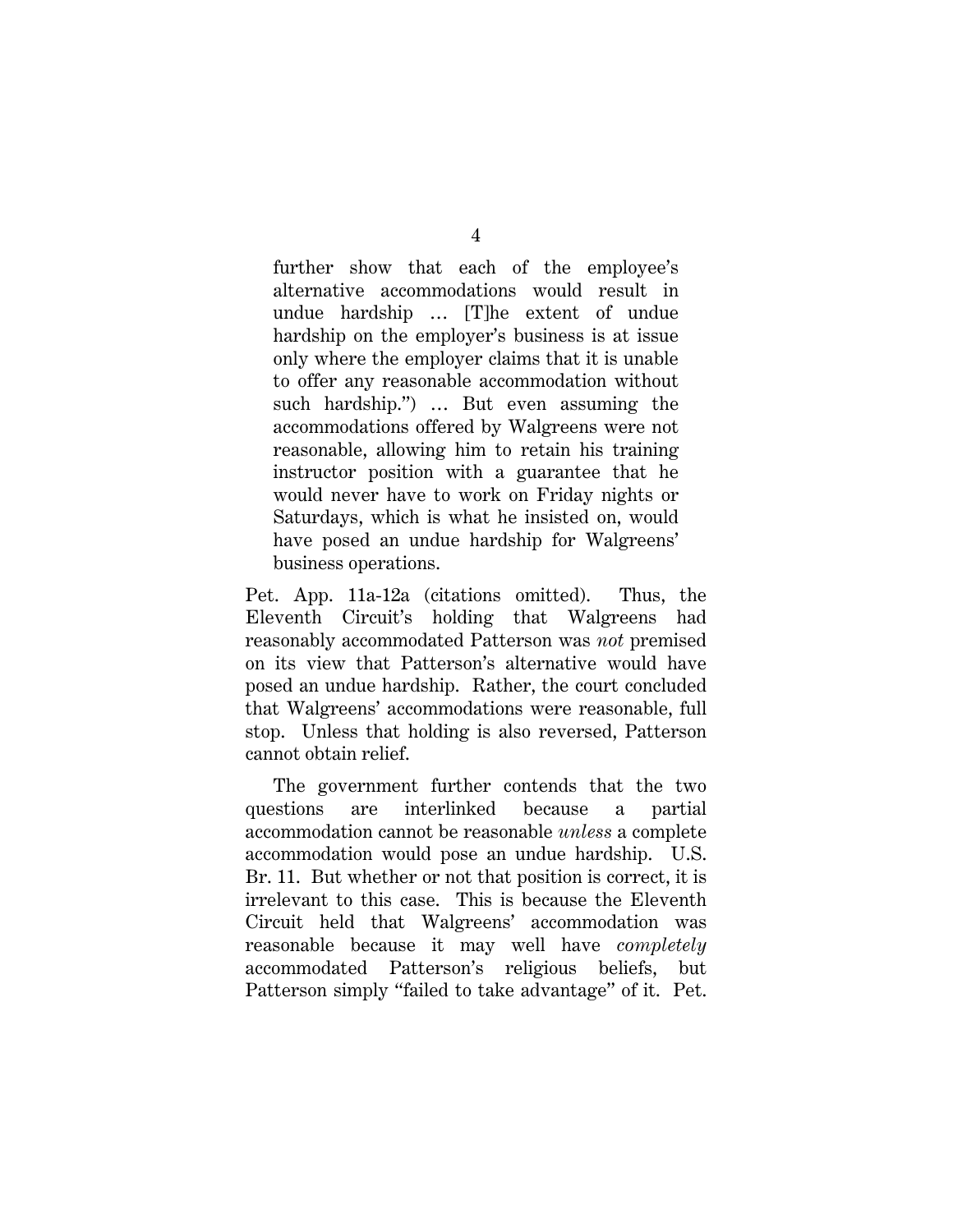App. 8a. Specifically, "Walgreens allowed Patterson to find other employees to cover his shifts." Pet. App. 9a. But "[a]lthough Patterson thought that several other employees could have covered the training session for him, he did not attempt to contact any of them." *Id.* Thus, regardless of whether Patterson's proposed alternative would have posed an undue hardship, Walgreens' accommodation was reasonable: "Walgreens met its obligations under Title VII by allowing Patterson to arrange a schedule swap with other employees when they were willing to do so." *Id.*1 In other words, Patterson has not shown that the schedule-swap accommodation was an incomplete accommodation because he did not even try to swap schedules with other employees. This holding is completely distinct from the independent holding that Patterson's proposed alternative would have posed an undue hardship. Pet. App. 11a.

Moreover, Patterson has waived any argument that the reasonable-accommodation question and the unduehardship question collapse into the same inquiry, as the government now apparently contends. As noted above, he made the exact opposite argument in this Court. Similarly, in the Eleventh Circuit, he took the explicit position that the two inquiries are *distinct*, and that the district court *erred* by conflating the two. Pet. App. 12a

 $\overline{a}$ 

<sup>1</sup> Likewise, the court concluded that Walgreens' offer of "a different position within the company" was a reasonable accommodation: "Patterson did not want to pursue that option," but "he had a duty to make a good faith attempt to accommodate his religious needs through the means offered by Walgreens." Pet. App. 9a-10a.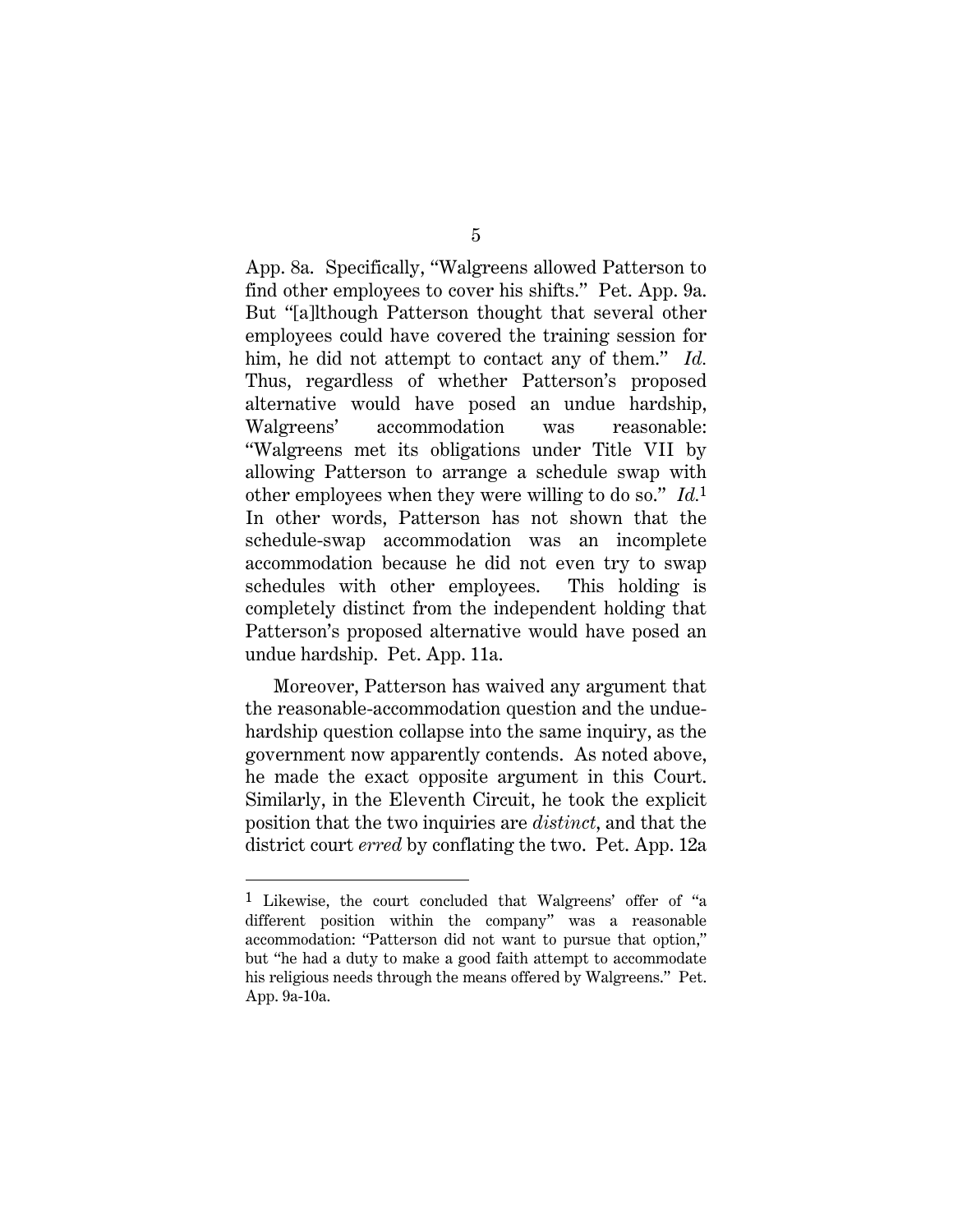n.3 (noting "Patterson's claim that the district court conflated the reasonable accommodation standard and the undue hardship standard."). The Eleventh Circuit rejected this argument, *not* on the ground that the two inquiries could be conflated, but on the ground that the district court correctly issued two alternative holdings: "The district court's summary judgment order concluded that Walgreens' efforts to accommodate Patterson's Sabbath observance satisfied its duty to make reasonable accommodations *and, alternatively, that*" Patterson's proposed accommodation "would be an undue hardship." *Id.* (emphasis added).

Thus, there is no principled way to adopt the government's suggestion of granting certiorari on only the third question presented. Overruling *Hardison* would be a pure advisory opinion in light of the Eleventh Circuit's independent reasonableaccommodation holding.

The Court should not cure the defect in the government's proposal by also granting certiorari on Patterson's first question presented, which challenges the reasonable-accommodation holding. For three reasons, that question does not merit review.

First, the question Patterson raises—whether an incomplete accommodation can be "reasonable"—is not actually presented in this case. As noted above, the Eleventh Circuit held that Patterson did not, in fact, show that the accommodation was incomplete because he did not even try to contact his co-workers.

Second, even if this case did present that question, there is no circuit conflict—as the government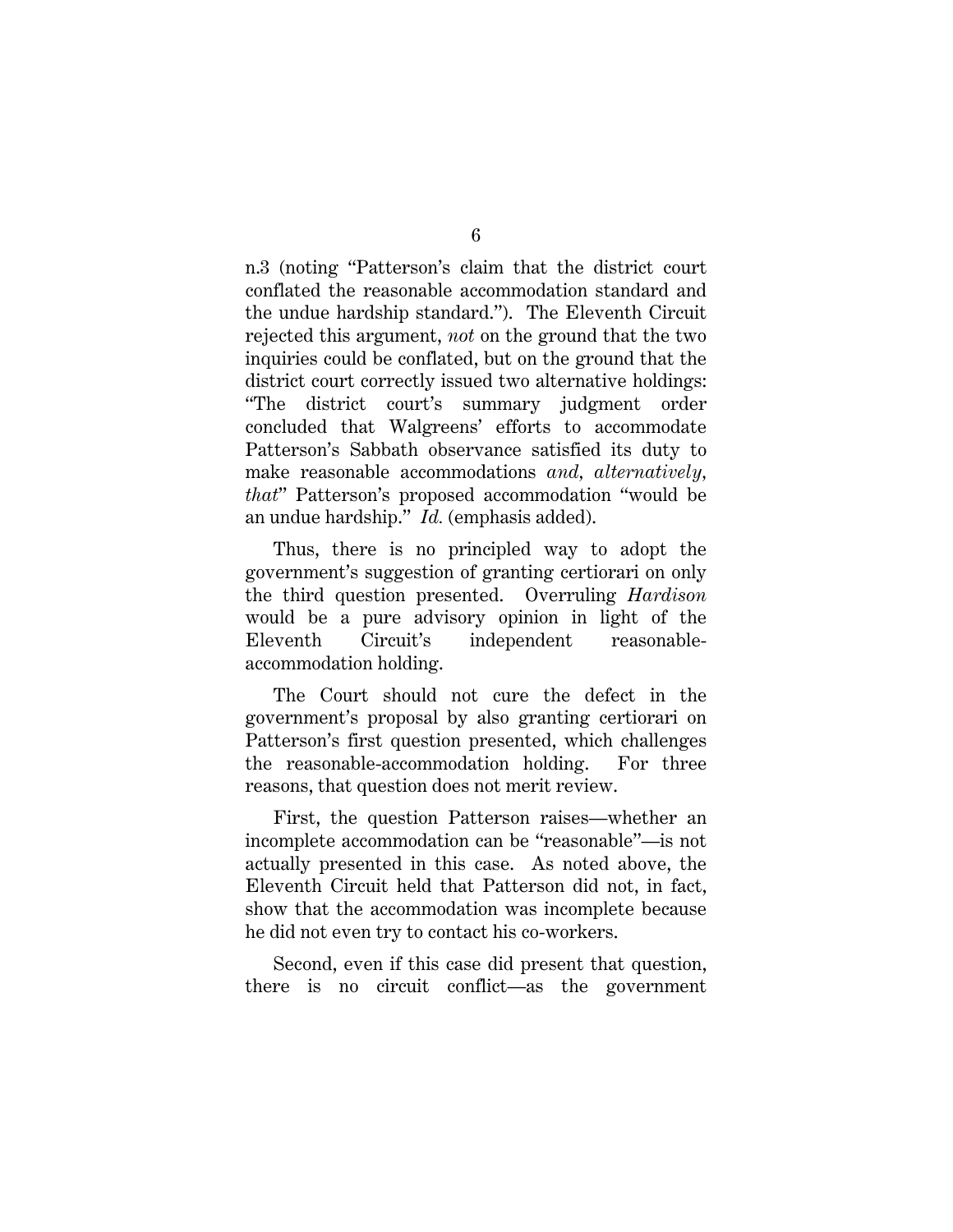correctly recognizes. U.S. Br. 14-15.

Third, this is a poor vehicle because the parties' dispute boils down to a disagreement over the Eleventh Circuit's interpretation of the summary judgment record. Patterson argued in his petition that he was *not* offered the chance to switch with multiple co-workers. Instead, he argued that it would have been "extremely difficult to arrange a swap with someone else," and when the one co-worker contacted by Patterson stated she could not swap shifts, Patterson was "[l]eft without options." Pet. 8. But the Eleventh Circuit held that this argument conflicted with the deposition record. Pet. App. 4a n.1. Likewise, Patterson argued in the petition that Walgreens' proposed transfer would have been to a "lower-paying" position, Pet. 10, but the Eleventh Circuit found that "he has not presented any evidence to support that assertion." Pet. App. 10a. Granting certiorari on the Eleventh Circuit's reasonable-accommodation holding would require delving into those fact-bound disputes.

#### II. This Case Would Be a Poor Vehicle to Reconsider *Hardison*.

If the Court is inclined to reconsider *Hardison*, it is difficult to imagine a less suitable vehicle than this case.

One vehicle problem is the Eleventh Circuit's independent reasonable-accommodation holding. Walgreens would have the absolute right to argue for affirmance of the Eleventh Circuit's decision on this basis. *See 14 Penn Plaza LLC v. Pyett*, 556 U.S. 247, 273 (2009) ("Without cross-petitioning for certiorari, a prevailing party may, of course, defend its judgment on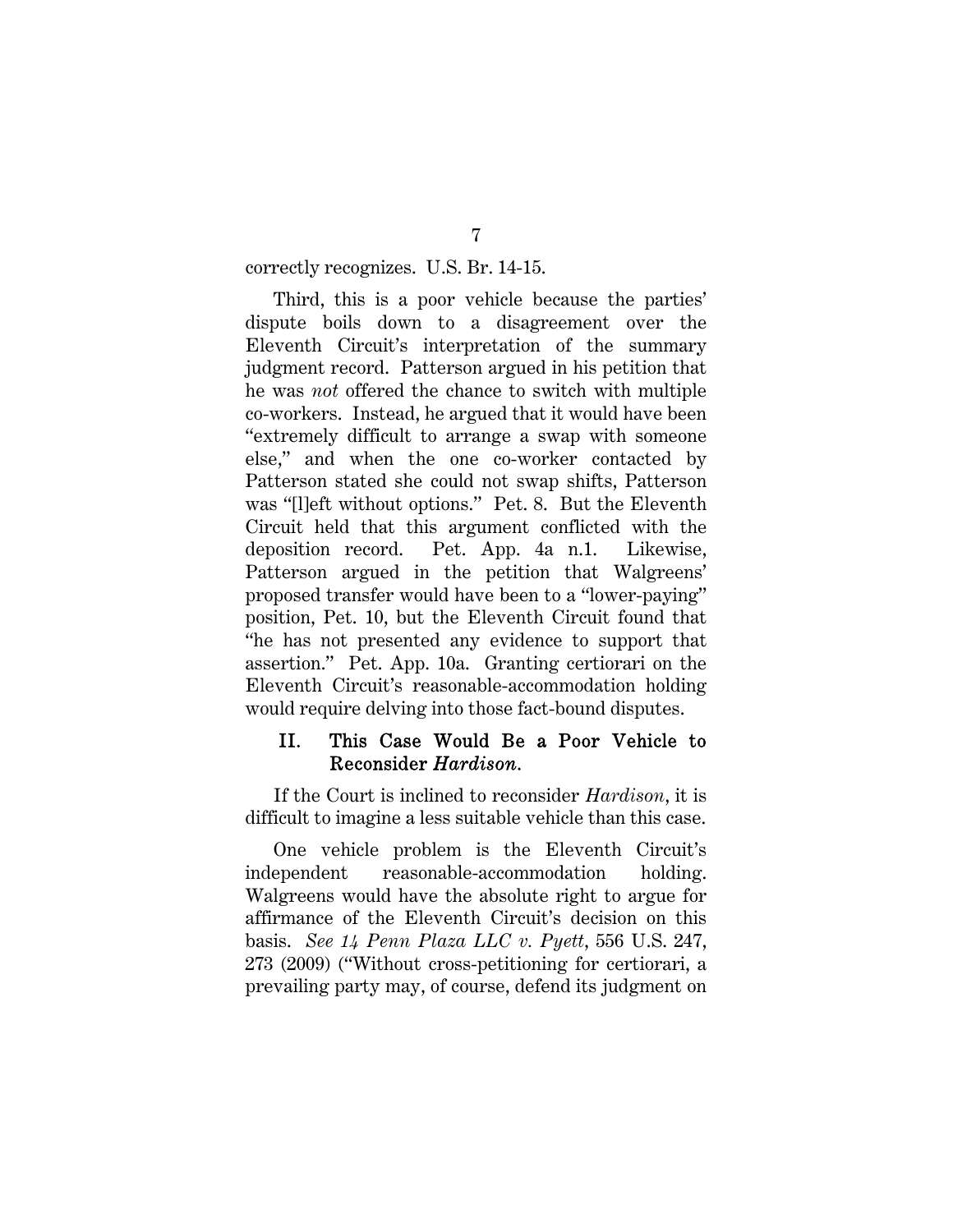any ground properly raised below" (quotation marks omitted)). The Court cannot avoid this issue merely by deciding the *Hardison* question and then, if *Hardison* is overruled, remanding for further consideration. The Court could not vacate the Eleventh Circuit's decision unless it found that *Hardison* may have influenced the reasonable-accommodation holding—which, as explained above, it did not.

Another vehicle problem is the idiosyncratic nature of the factual record. The government asks this Court to replace *Hardison*'s standard with a different standard which would "weigh the cost of a given accommodation against what the particular employer may properly be made to bear," based on a nebulous test. U.S. Br. 20. But the government urges the Court to deny certiorari on the second question presented, which seeks review of the application of the unduehardship standard to this case. U.S. Br. 17-19. The government evidently wants the Court to announce that *Hardison*'s standard is replaced with a vague new heightened standard, and leave lower courts to work out the details.

If the Court accepts this invitation, two things would happen. First, the law would be dramatically unsettled. *All* appellate decisions on the unduehardship standard from the last 42 years would be rendered meaningless, because plaintiffs would argue that those decisions were based on *Hardison*'s erroneous standard. And *all* appellate decisions on the reasonable-accommodation standard from the last 42 years would also be rendered meaningless, because the Court would have to hold that *Hardison* also influences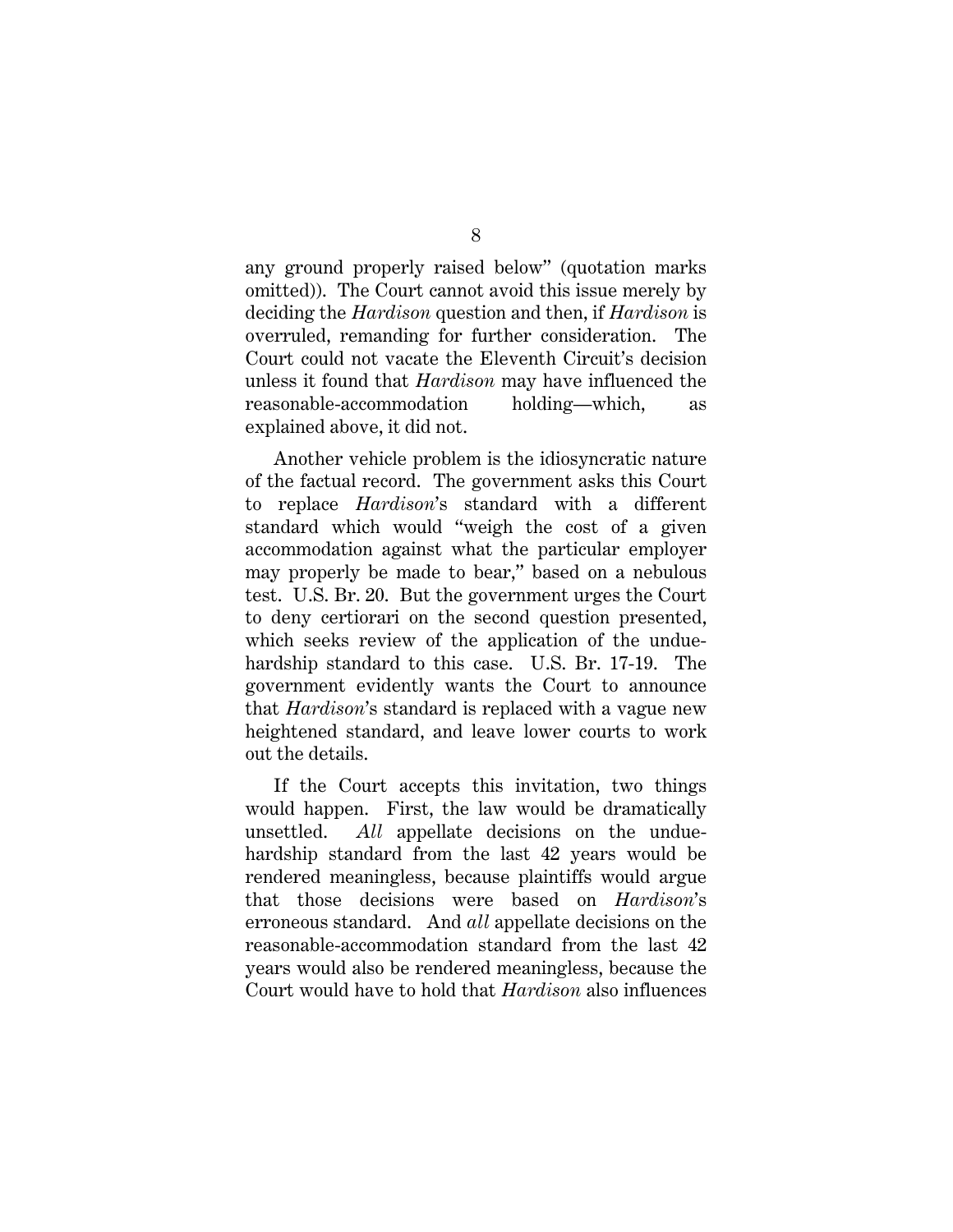the reasonable-accommodation standard in order to reverse the Eleventh Circuit. There would be literally *no* extant case law to guide employers seeking to follow the law.

Second, no one would know how the new standard works. To take one question that would be left open: would the result in *Hardison* itself be overturned? In *Hardison*, the employee's proposed accommodations would have either "require[d] TWA to finance an additional Saturday off," or would have yielded "abandonment of the seniority system," and were therefore deemed undue hardships. 432 U.S. at 84. Would that still be true? No one would know.

If the Court is going to unsettle the law, it should do so in the context of a frequently-arising fact pattern so that it could provide guidance to lower courts. For instance, the Court could apply the new standard in a case in which the employee's proposed accommodation required an expenditure of funds by the employer. Those were the facts of *Hardison*: the employee sought an accommodation under which the employer would have to pay premium wages to other employees in order to give the religious employee Saturdays off, and the Court concluded that "[t]o require [the employer] to bear more than a *de minimis* cost in order to give Hardison Saturdays off is an undue hardship." 432 U.S. at 84. Applying a new rule to a similar fact pattern would give courts and employers guidance as to what the Court's new rule means.

In this case, however, the fact pattern is not only idiosyncratic, but Patterson disagrees with the Eleventh Circuit as to what the facts even *are*. The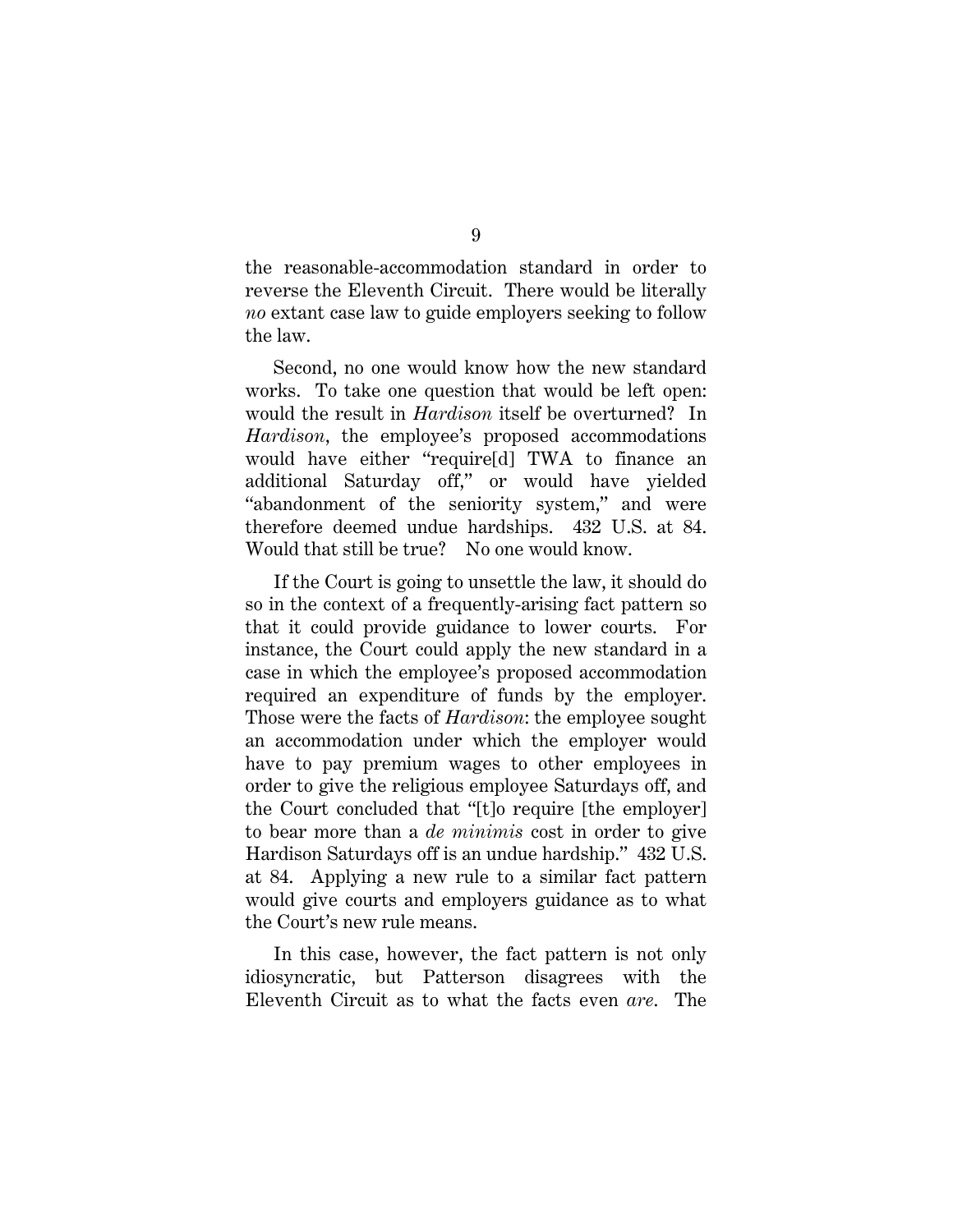Eleventh Circuit concluded that accommodating Patterson on the Saturday at issue would have imposed an undue hardship on Walgreens because Walgreens faced "a true emergency." Pet. App. 12a. It further held that guaranteeing Patterson Saturdays off going forward would have imposed an undue hardship because Walgreens faced a risk of future, similar emergencies. Pet. App. 13a. As the government accurately recognizes, the Eleventh Circuit properly "relied on findings about whether Walgreens foreseeably could face a factual scenario similar to the one that gave rise to this case." U.S. Br. 19.

Patterson does not dispute that it would be an "undue hardship" to force a company to face a significant risk of emergencies arising without work coverage. Rather, he argues, as a factual matter, that Walgreens was not harmed by his absence from work, and that the Eleventh Circuit's assessment of the factual record was overly "speculative." Pet. 23. The Court should not grant certiorari to decide whether Patterson's interpretation of the summary judgment record is correct. Such a fact-bound analysis would provide no guidance for future litigants.

If the government wants *Hardison* to be overruled, the EEOC is free to bring a case making that argument and litigate it up to this Court. There is no need to consider that question in the context of such a poor vehicle, where the government files a late-breaking amicus brief directly contradicting the uniform positions of both parties throughout the litigation.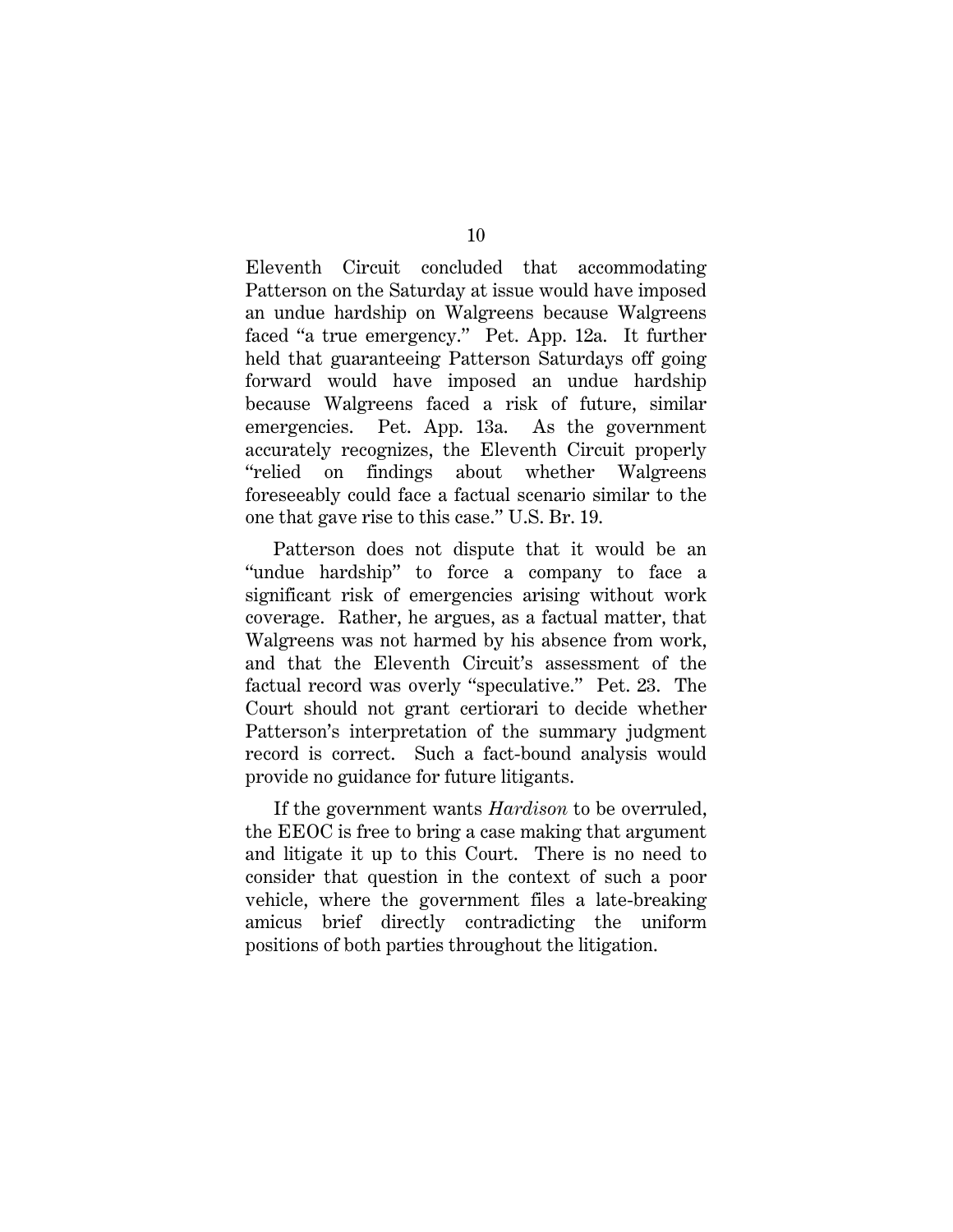#### III. *Hardison* Should Not Be Overruled.

The Court should not overrule *Hardison*. It is correct, and even if it is wrong, *stare decisis* requires adhering to it.

*Hardison* is correct. In *Hardison*, this Court held that requiring an employer to bear "more than a *de minimis* cost" is an undue hardship. 432 U.S. at 84. Thus, employers are required to accommodate their employees' religious practices by making exceptions to generally applicable rules, such as scheduling policies and dress codes. But they need not incur more than *de minimis* out-of-pocket costs, such as the cost of hiring new employees, in order to facilitate their employees' religious practices. That holding is consistent with Title VII's historic purpose of requiring employers to give religious employees fair access to the workplace not to finance religious practice.

The government argues that the phrase "undue hardship" requires an assessment of whether the hardship exceeds what is "appropriate or normal." U.S. Br. 19-20. But the government simply presumes the conclusion that it is "appropriate or normal" to require employers to make out-of-pocket expenditures to facilitate religious exercise. Contrary to the government's contention (U.S. Br. 20-21), Title VII is not analogous to the ADA, under which employers are expected to incur out-of-pocket costs for wheelchair ramps and the like. As the government acknowledges (*id.*), the ADA contains explicit language contemplating such expenditures; Title VII does not. And it is far from clear whether disability is an apt analogy to religion.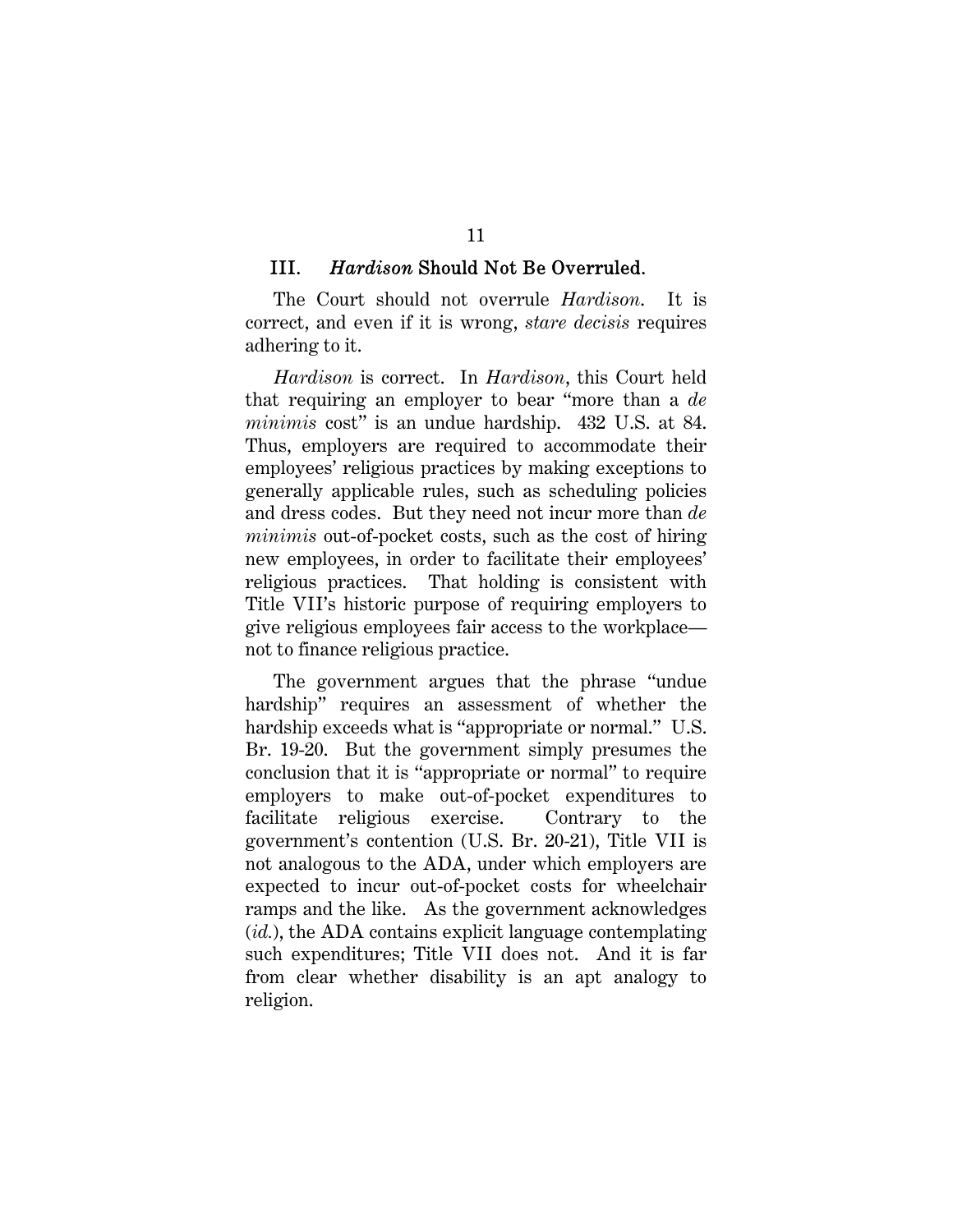Even if *Hardison* is wrong, it should not be overruled. The arguments for *stare decisis* in this case are at their zenith. Employers have relied on *Hardison*'s settled standard for 42 years, and should not face retroactive liability for conduct that was legal when it occurred. Moreover, bills to overturn *Hardison prospectively* have repeatedly failed; the Court should not go beyond what those bills have sought and overturn *Hardison retroactively*. BIO 28- 29 & n.3.

The government's arguments against *stare decisis* are not persuasive. The government suggests that *stare decisis* should not apply to Title VII because it is a "civil-rights" statute. U.S. Br. 21. But as this Court has already held in the specific context of Title VII, "[e]lementary considerations of fairness dictate that individuals should have an opportunity to know what the law is and to conform their conduct accordingly; settled expectations should not be lightly disrupted." *Landgraf v. USI Film Prods.*, 511 U.S. 244, 265 (1994). Employers have the right to rely on this Court's settled case law in all areas, including employment discrimination law. It would be grossly unfair to subject Walgreens to monetary damages, and cast Walgreens as a civil rights violator, when Walgreens' action was completely legal at the time it occurred.

The government contends that this case does not involve "property." U.S. Br. 22. This is simply wrong; Patterson seeks to impose retroactive money liability on Walgreens. Thus, contrary to the government's claim, this case is fundamentally different from *Monell v. Department of Social Services*, 436 U.S. 658 (1978),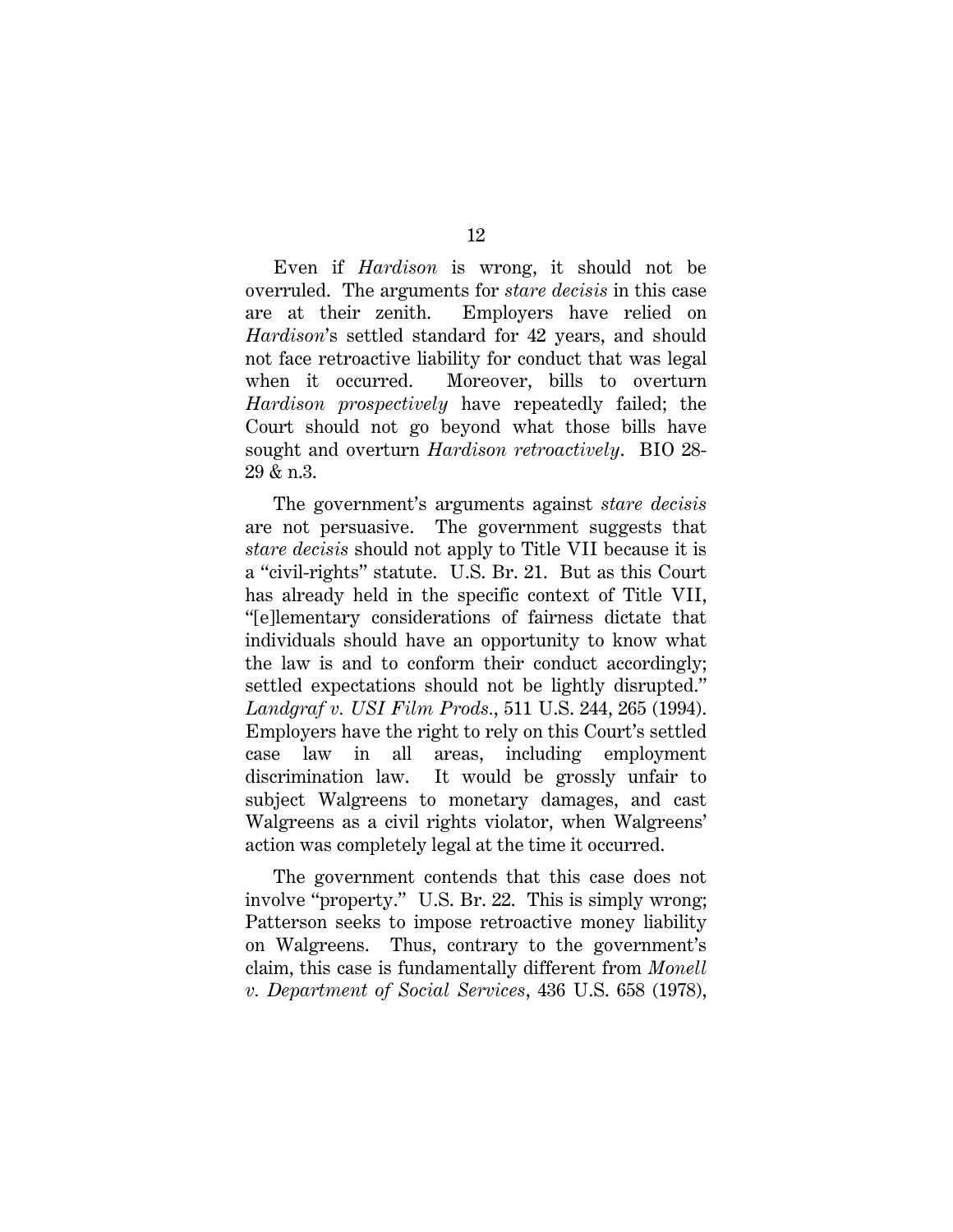where the Court held that "municipalities can assert no reliance claim" because its decision did not change any substantive law but instead lifted a rule of absolute immunity. *Id.* at 699-700.

The government errs in suggesting (U.S. Br. 22) that *EEOC v. Abercrombie & Fitch Stores, Inc.*, 135 S. Ct. 2028 (2015), "eroded" *Hardison*'s "doctrinal underpinnings." *Abercrombie* recited the unremarkable proposition that Title VII requires employers to affirmatively accommodate religious practices. *Id.* at 2034. It therefore held that Abercrombie & Fitch's generally-applicable dress code did not justify refusing to hire a Muslim job applicant who wore a headscarf for religious purposes. *Id.* at 2031, 2034. That is perfectly consistent with *Hardison*'s holding that more than *de minimis* out-ofpocket costs constitute an undue hardship.

Any change to Title VII should be prospective and should come from Congress. The Court should not overrule *Hardison*.

#### **CONCLUSION**

The petition for a writ of certiorari should be denied.